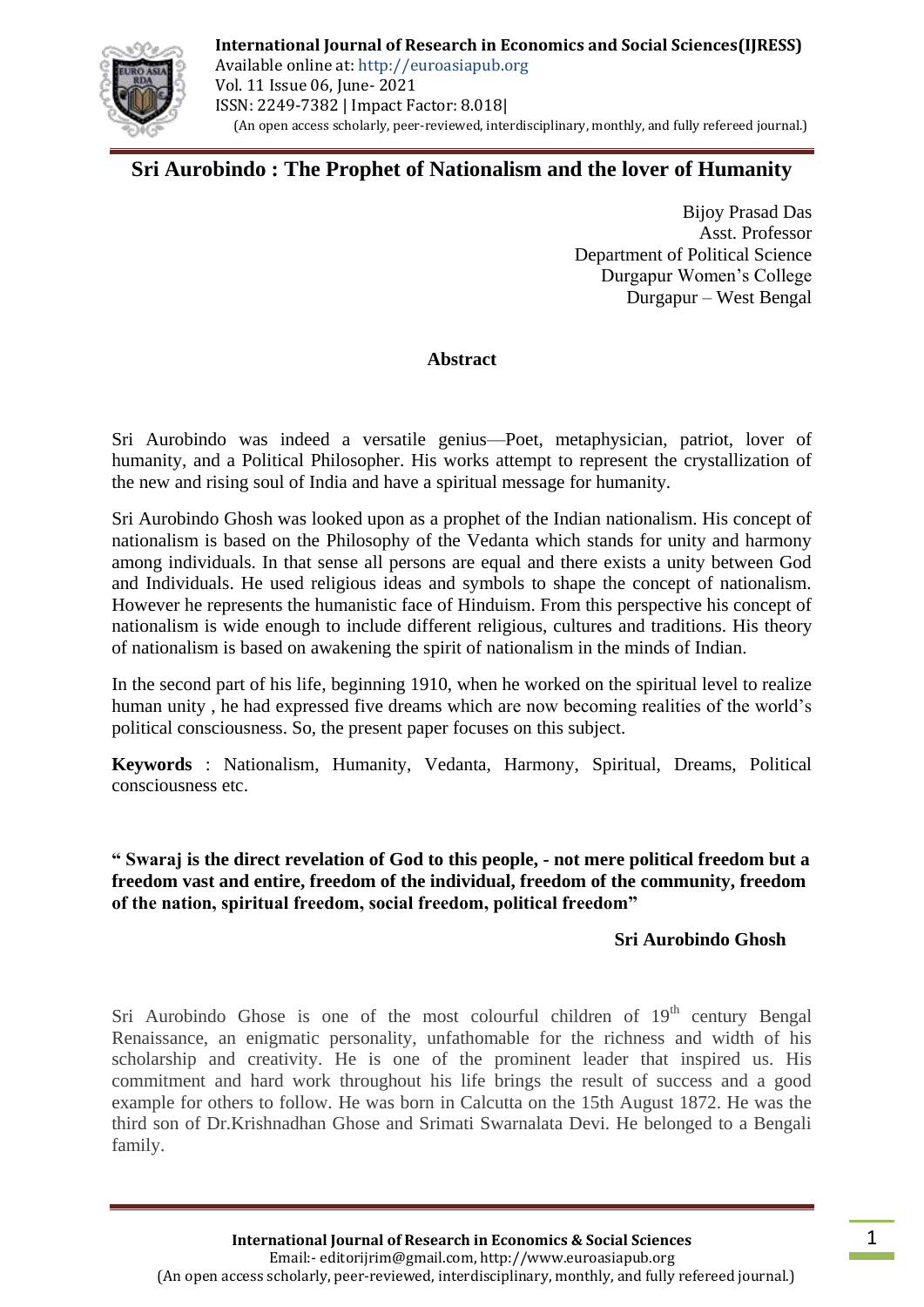

When he was five years old, he was sent to the Loreto Convent School in Darjeeling. The school was an English medium school; and thus Aurobindo started lisping in English at the age of five years. And also he was profoundly impressed his teachers in Darjeeling school for his intelligence and singular sweetness of his nature. At the age of seven he was sent to England and stayed there for fourteen years. At a very young age, Aurobindo had acquired a very considerable proficiency in the classics and he was therefore able to proceed to King's College, Cambridge, with a senior classical scholarship of the value of 80% per year. When Aurobindo was just about twenty years old, he had achieved rare academic distinctions.

He had mastered in Greek and Latin, English and French and he had also acquired sufficient familiarity with other continental languages like Germany and Latin. For fourteen years, he had spent his life in England and had develop foreign taste and tendencies and he had been denationalized like his own. He secured a promising appointment in the Baroda state service. He then left England for India in February 1893. At the age of twenty eight he married Mrinalini who died in the plague of influenza at the young age of 32 while waiting in Calcutta to go and join her husband in Pondicherry. Sri Aurobindo died in 5 December 1950.

Sri Aurobindo's main vision was the evolution of human life into the life divine in this earth. His philosophy contradicted the traditional views and he was of the view that it is possible to go beyond liberation and even surpass the normal integration of nirvana.

#### **Objectives of the study**

- 1. To explore the spiritual concepts of Sri Aurobindo.
- 2. To assess the Aurobindo's ideal of human unity.
- 3. To examine Aurobindo's contribution for the nationalism of India.

#### **Methodology**

The present study attempts to analyze Sri Aurobindo : The Prophet of Nationalism and the lover of Humanity. It discusses the major concepts of Nationalism created by him.

The researcher used historical method of research for the study. Both primary and secondary sources were explored for collecting relevant data of the study. Authenticity and validity of the content were established through external criticism of data. Interpretation of the data was done through content analysis to establish facts and for determining trends that data suggested.

#### **Analysis & Discussion**

Sri Aurobindo's most important and significant idea was relates to the role of the 'Spiritual' in completing the process of unification of mankind. He refers to this as union at the level of soul, those vehicle is the Religion of Humanity. It is qualitatively different from political union whose highest form would be a world-state or an economic union like the erstwhile European Common Market. Such unions represent what he termed "formal" (as opposed to real) unity and to be found only in what sociologists define as 'secondary association.' In a secondary association, the members are bound together by material interests, by formal rules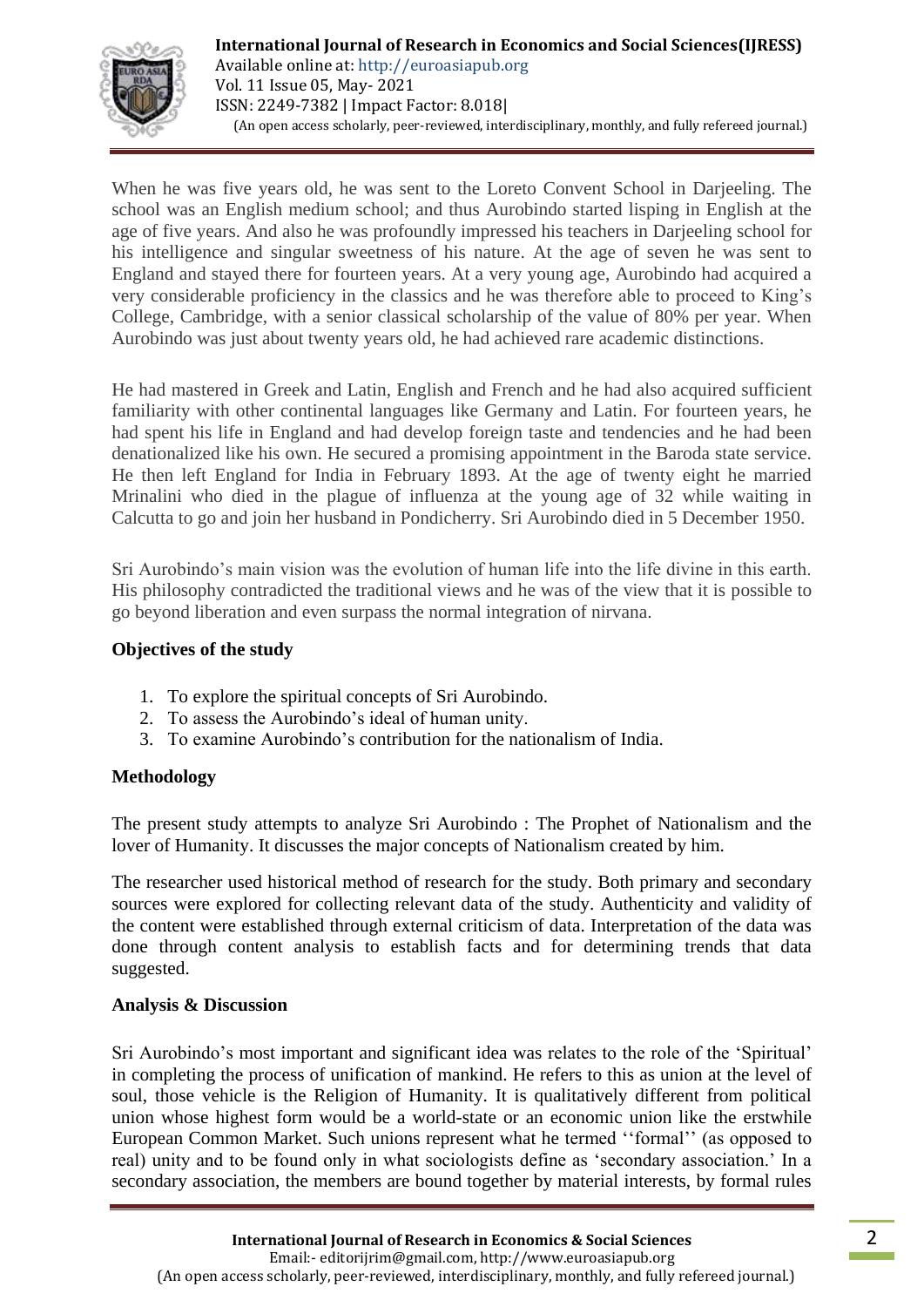

governing the structure of the association and where parts meet parts. What Sri Aurobindo envisages is a spiritual union whose advent the triumph of the Religion of Humanity ensures. It is a primary association whose members are bound by a sense of belonging together. Spontaneity is its hallmark. But the Religion of Humanity, as Sri Aurobindo interpreted it, is neither a political nor a humanistic ideal, though liberty, equality and fraternity are its three basic attributes.

## **Sri Aurobindo : The Prophet of Nationalism and the lover of Humanity**

Sri Aurobindo was indeed a versatile genius—Poet, metaphysician, seer, patriot, lover of humanity, and a Political Philosopher. His works attempt to represent the crystallization of the new and rising soul of India and have a spiritual message for humanity.

He was looked upon as a prophet of the Indian nationalism. His concept of nationalism is based on the Philosophy of the Vedanta which stands for unity and harmony among individuals. In that sense all persons are equal and there exists a unity between God and Individuals. He used religious ideas and symbols to shape the concept of nationalism. However he represents the humanistic face of Hinduism. From this perspective his concept of nationalism is wide enough to include different religious, cultures and traditions. His theory of nationalism is based on awakening the spirit of nationalism in the minds of Indian. He believed that only unity could throw the British rule.

Aurobindo is considered as one of the greatest Political thinkers of modern India. His concept of nationalism was based on identifying India with our mother. Naturally the strength of mother India according to Sri Aurobindo depends on the power (shakti) of the Indian masses cutting across religious, linguistic and racial divisions. He defined the essence of nationalism in a manner which helped Indians to transcend the differences of caste, language, custom, religion etc. He identified the Indian renaissance with the emergence of nationalism in India which helped the rejuvenation of Hinduism in the spirit of vedanta philosophy.

He wanted the common people to participate in the freedom movement. In this way they could serve the motherland. He for the first time realised the importance of mass-participation in our freedom movement. The doctrine of Passive Resistance Penned by him in April 1907 was the first scheme of a mass-movement against British Rule for achieving Indian freedom. Thus one

of the notable features of his concept of nationalism is that it does not exclude any community, rather include all communities. In a word, his concept of nationalism is allinclusive.

His revolutionary spirit is seen here already ablaze with the fire of nationalism that was to turn into ashes the iron fetters of bondage and slavery in a foreseeable future. Let us listen to some of the first words of the soul of the nation that were penned by Sri Aurobindo:

> ―Our appeal, the appeal of every high-souled and self respecting nation, ought not to be to the opinion of the Anglo-Indians, no, nor yet to the British sense of justice, but to our own reviving sense of manhood,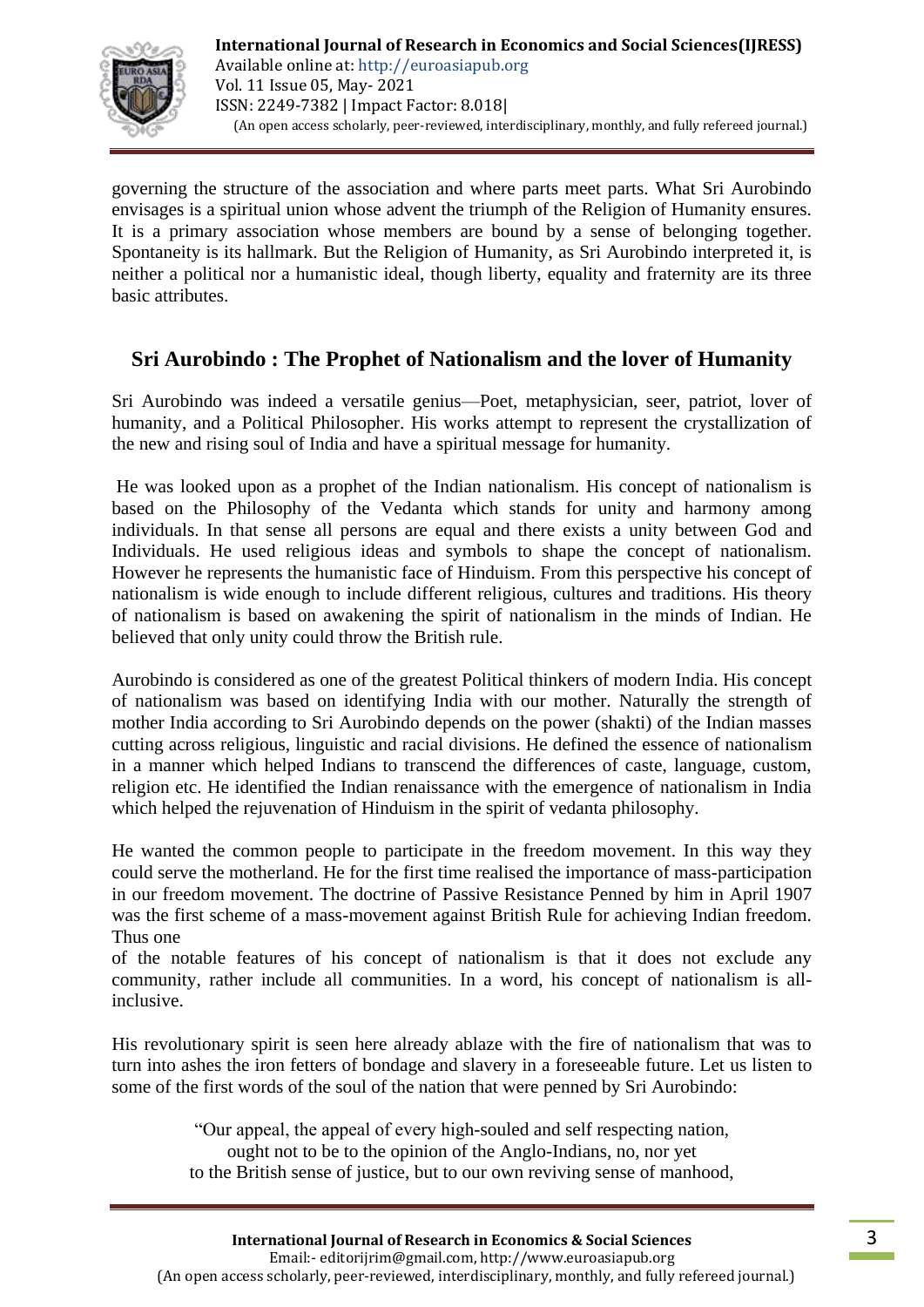

to our own sincere fellow-feeling—so far as it can be called sincere—with the silent and suffering people of India. I am sure that eventually the nobler part of us will prevail, that when we no longer obey the dictates of a veiled self-interest, but return to the profession of a large and genuine patriotism, when we cease to hanker after the soiled crumbs which England may cast to us from her table then it will be to that sense of manhood, to that sincere fellow-feeling that we shall finally and forcibly appeal.''

The most important things of history have remained unacknowledged, and the early story of the inspiring force of Indian Nationalism illustrates this truth quite vividly. How many of us really know the thoughts and stirrings of the soul of India that were being incubated in the fire that was burning in Sri Aurobindo right from the time of the series of those articles that were offering

‗‗New Lamps for the Old''? and how many of us can today recall the unparalleled event of world history when within three brief years the great daily Bande Mataram, edited by Sri Aurobindo, discovered the soul of the Indian nation day after day, infusing in the country wave after wave with new currents of electricity of thought, and changed the entire atmosphere and fixed in the awakened mind of the people the goal of the attainment of complete independence, complete Swaraj? And how many of us are able to see that it was during those three years, the basic programmes of the struggle for freedom of India were already visualized and empowered for their eventual unfoldment leading up to the victorious fulfilment during the next forty years? The programmes of boycott and non-cooperation, the programme of Swadeshi and National Council of Education and Programmes of creation of arbitration courts and reaching out to the masses of the people were not only advocated. But were greatly and warmly responded to through the powerful massages that emanated from Bande Mataram and spread over the whole country.

Sri Aurobindo's The Ideal of Human Unity (hencefort IHU) represents one such approach. But it stands apart from others in terms of both its thematic and methodlogical uniqueness. It is futuristic, but not deterministic. It is in consonance with Sri Autobindo's spiritual philosophy, rather an offshoot of it branching out from his theory of Spiritual Evolution. IHU may also be studied as a philosophic vision of a globally unitarian politice movement culminating in a spiritual integration of Human Community.

The IHU also carried a declaration of hope. Its underlying message contained an assurance of perpetual peace. The assurance was given in a period of conflict, turmoil and turbulence to a war-form world. Though published in a book form in 1919, The Ideal of Human Unity began to make its serial appearence in Arya at a time (September, 1915), when the First World War was already one year old. Its last instalment came out when the end of the war was still a few months away. The bleeding of the 'civilised' West in this gory and modern war involving huge loss of life and property was just one part of its narrative. The other part—more depressing and painful part—was the irreplaceable damage to stable and traditional moral world built upon Christian values, shaped by Humanism of post-Renaissance period and strengthened by Enlightenment-produced Rationalism. This intaugible world faced an existential crisis, if not a total collapse. Even the idea of Progress lost its shine. Belief in its inevitableness became somewhat shaky, if not blurred.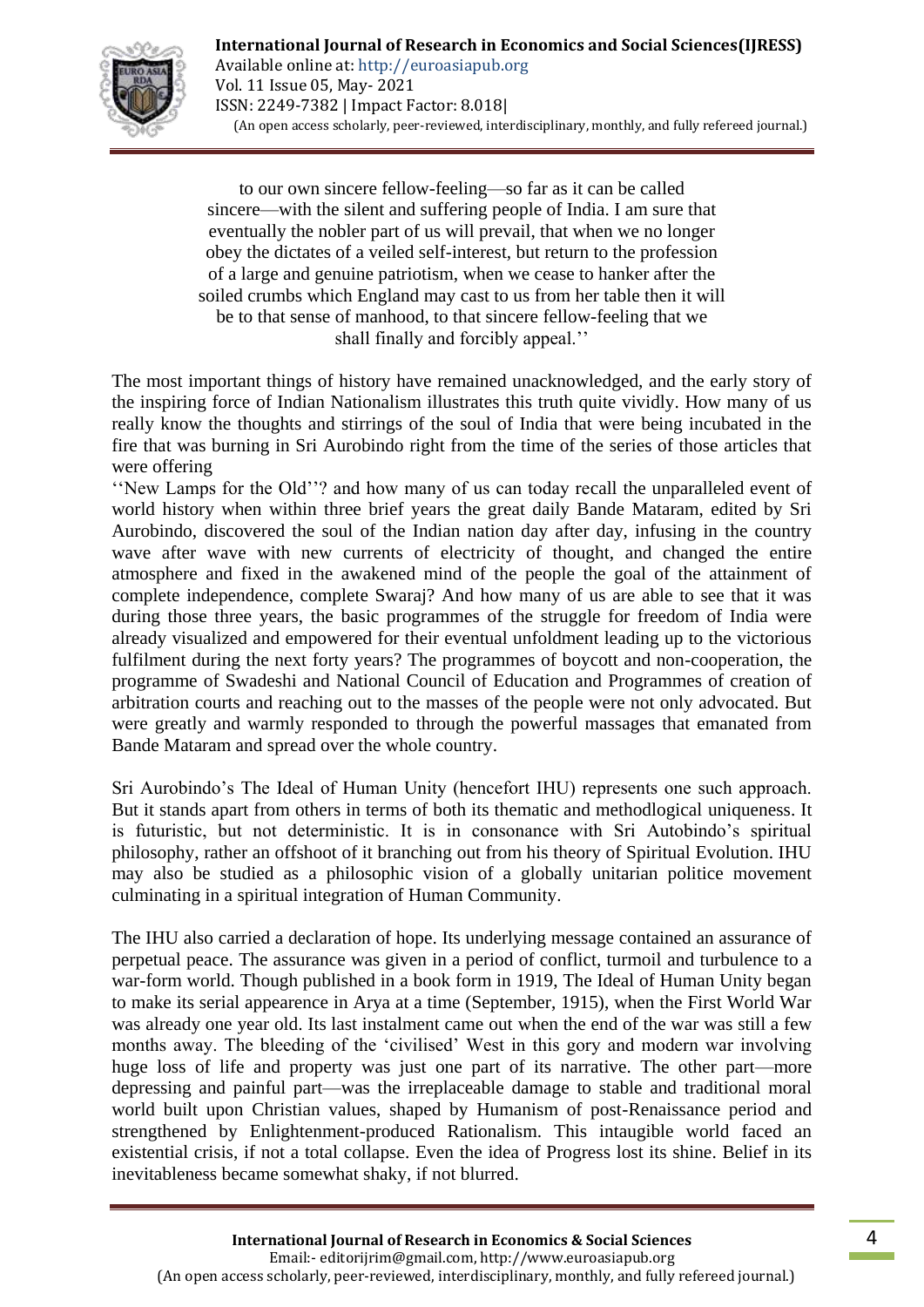

It is in this darkening atmosphere of gloom and hopelessness, with things falling apart and centre unable to hold.1, that Sri Aurobindo appeared with the assurance that there was light at the end of the tunnel. His words hardly received the attention it deserved. The world of nation-states went its own way and hurtled towards a repeat of August, 1914. But that hardly matters.For Sri Autobindo's The Ideal of Human Unity was not a manual of instructions for statesmen and policy-makers. It is a presentation of Sri Aurobindo's philosophy of human unity, statement of a 'Seer' not of a Doomsday preacher, or a running commentary on global politics. It is a statement of vision that derives its validity from the past movements of historical forces, and legitimacy from Sri Aurobindo's unbending faith in the spiritual progress of mankind.

The nature and problem of Human Unity are not the only themes to which the erudition and cogitation of Sri Aurobindo remained confined. He brings under focus many other themes along the line. This is to ensure that the problem of Human Unity is cognised not as an isolated, self-contained and autonomous problem, but as a multi-branched integrated problem that does not exclude state-nation dichotomy, contradiction between uniformity and diversity, law-liberty confrontation, even the inter-relation of 'Political' and 'Spiritual'. Broadly speaking, Sri Aurobindo appears to pursue a triple object in his work. The first is to explore and interpret the meaning of 'unity'. The second is to throw light on the linkage between material and non-material (spiritual) levels of unity and show how the quest for unity must end at the spiritual level. Thirdly Sri Aurobindo seeks to assure the conflict-tormented mankind that unity, as man's history proves, is a function of conflict. He declares with remarkable self-assurance that the unification of the life of humanity is inevitable. This necessarily issues from an inescapable operation of natural forces. One of such forces is the ever-widening group-life necessitated by ever-increasing material and psychological needs. This brings to human awareness the need to preserve and bring to fullness the principle of individual and group-freedom within the human unity—not outside or in opposition to it. In other words individual and group-freedom too, do not develop outside or in opposition to total human freedom. They can by nature develop only within the parameters of, as parts of and in consonance with the progressive realisation of the latter.

The most important and significant idea of Sri Aurobindo, however, relates to the role of the ‗Spiritual' in completing the process of unification of mankind. He refers to this as union at the level of soul, those vehicle is the Religion of Humanity. It is qualitatively different from political union whose highest form would be a world-state or an economic union like the erstwhile European Common Market. Such unions represent what Sri Aurobindo termed ‗‗formal'' (as opposed to real) unity and to be found only in what sociologists define as ‗secondary association.' In a secondary association, the members are bound together by material interests, by formal rules governing the structure of the association and where parts meet parts. What Sri Aurobindo envisages is a spiritual union whose advent the triumph of the Religion of Humanity ensures. It is a primary association whose members are bound by a sense of belonging together. Spontaneity is its hallmark. But the Religion of Humanity, as Sri Aurobindo interpreted it, is neither a political nor a humanistic ideal, though liberty, equality and fraternity are its three basic attributes.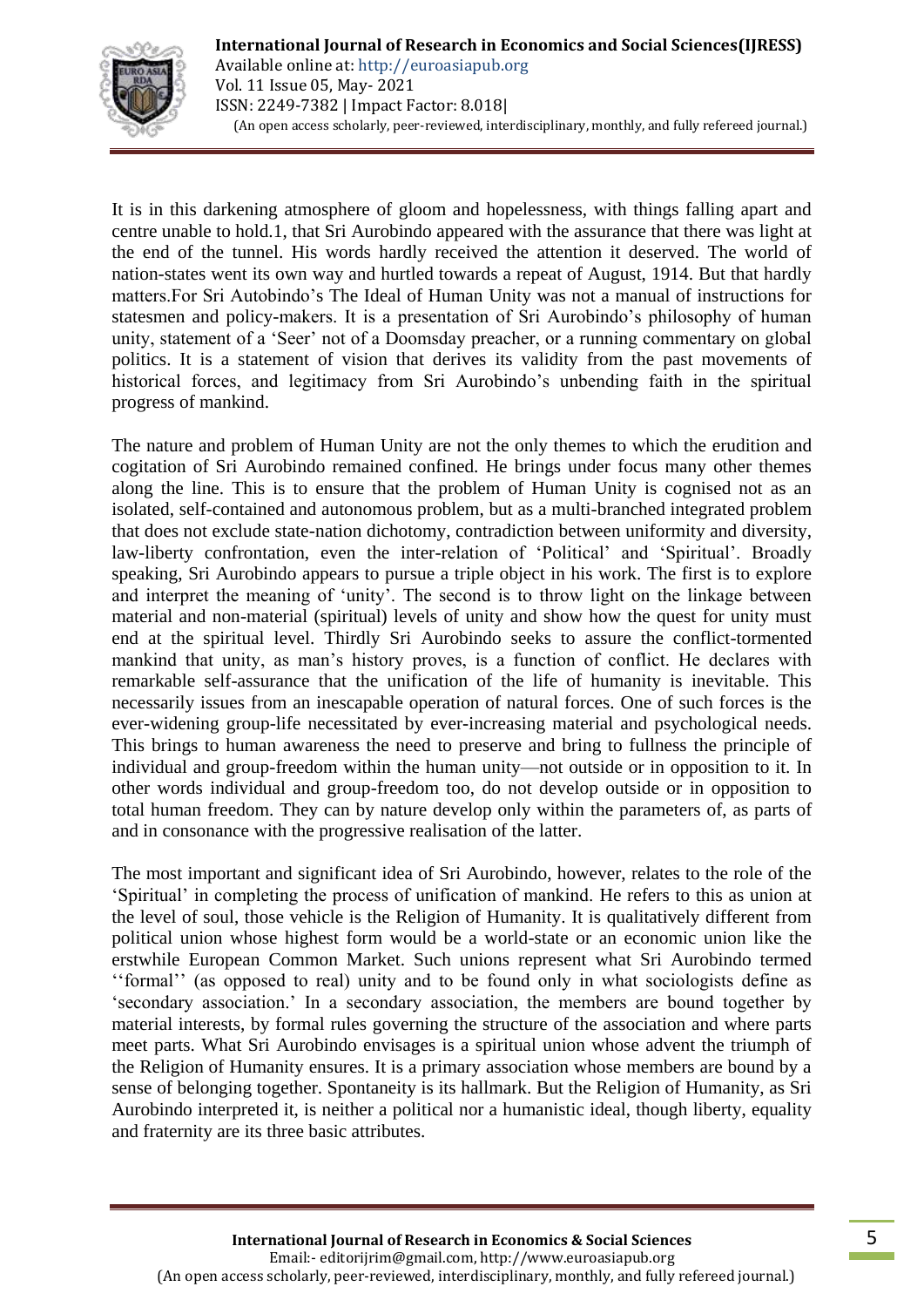

### **Conclusions**

The ideal unification of mankind must be based not only on an outer body of a federation of free nationalities, but on a psychological and spiritual basis of fraternity born out of the religion of humanity. However, this new force, "the religion of humanity", is a possibility only of the new spiritual Truth-Consciousness, the Supramental consciousness. For the last forty years

Aurobindo did intense tapasya to realise the last three of his five dreams:

*First Dream:* The first of these dreams was a revolutionary movement which would create a free and united India. India today is free but she has not achieved unity.

*Second Dream:* Another dream was for the resurgence and liberation of the peoples of Asia and her return to her great role in the progress of human civilization.

*Third Dream*: The third dream was a world-union forming the outer basis of a fairer, brighter and nobler life for all mankind. That unification of the human world is under way; there is an imperfect initiation organised but struggling against tremendous difficulties.

*Fourth Dream***:** Another dream, the spiritual gift of India to the world has already begun…That movement will grow; amid the disasters of the time more and more eyes are turning towards her with hope and there is even an increasing resort not only to her teachings, but to her psychic and spiritual practice.

*Fifth Dream:* The final dream was a step in evolution which would raise man to a higher and larger consciousness and begin the solution of the problems which have perplexed and vexed him since he first began to think and to dream of individual perfection and a perfect society.

This is the prophecy of nationalism and internationalism, of human unity and the coming new supramental race beyond man that was attempted by Sri Aurobindo and the Future is impregnated with these seed-dreams. It is left for Time to fulfill these dreams and prophesies of Sri Aurobindo.

#### **References**

1. Sri Aurobindo, ―*The Life Devine",* Vol. II.

- 2. Varma, V. P. *"The Political Philosophy of Sri Aurobindo."*
- 3. Andrews, C. F., ―*The Renaissance in India."*
- 4. Sri Aurobindo, *"Karmayogin*, CWSA Vol-8.
- 5. Chousalkar, A., *"Indian Idea of Political Resistance"—*Aurobindo.
- 6. Desai, A. R., ―*Social Background of Indian Nationalism*‖ 5th ed. (Popular Prakashan) Bombay, 1986.
- 7. Jha, M. N., ―*Modern Indian Political Thought"* (Meenakshi Prakashan, Meerut, 1975).

8. Chandra, Bipan, (ed.) "*India's struggle for Independence 1857-1947*" (Penguins, New Delhi).

9. Ray, Trija, "*Sri Aurobindo and The Hooghly Conference*."

10. ‗Swaraj' Feb. 18, 1908, *Bande Mataram*, SABCL, Vol. 1.